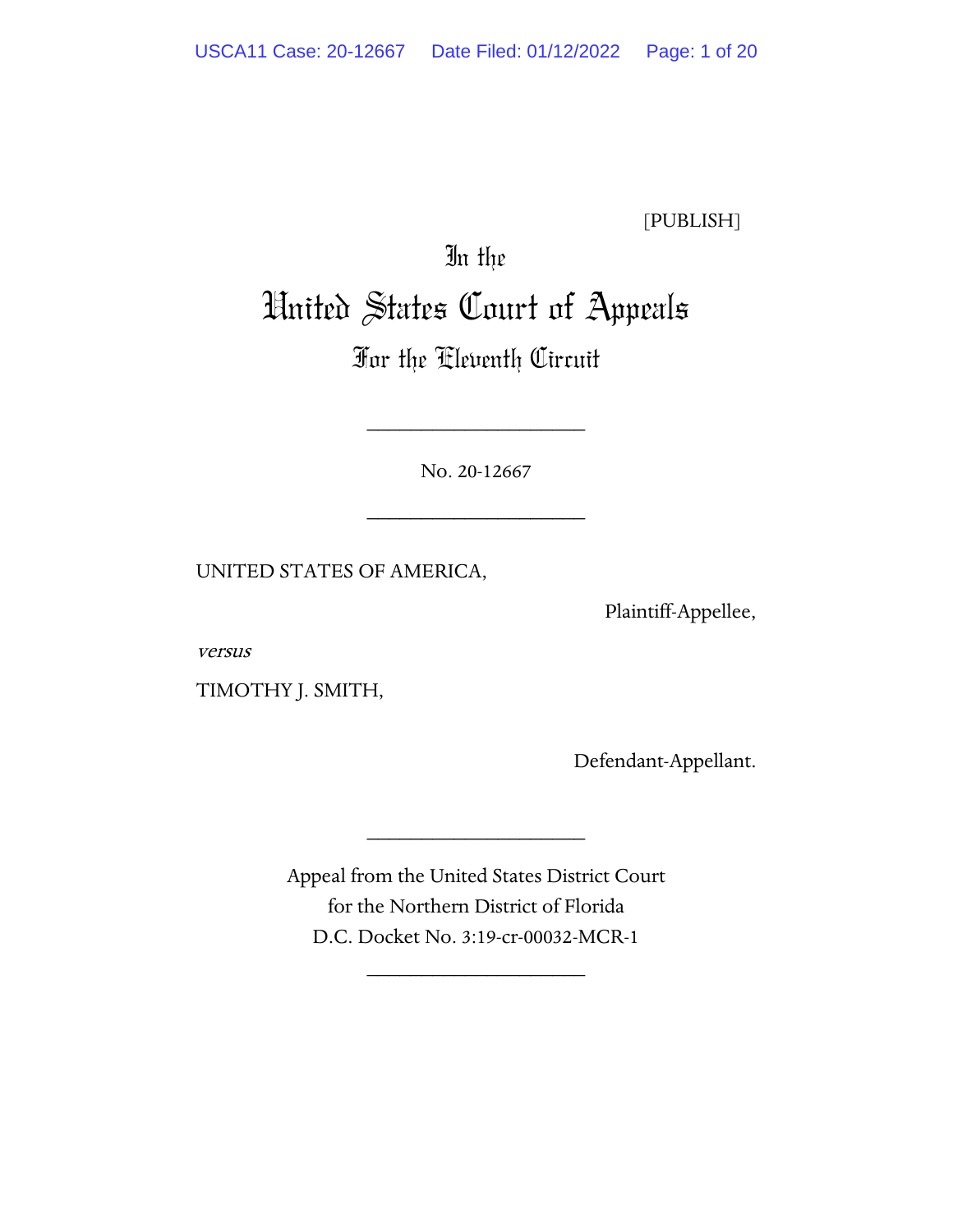Before WILLIAM PRYOR, Chief Judge, GRANT, and HULL, Circuit Judges.

WILLIAM PRYOR, Chief Judge:

This appeal concerns whether an accused can be tried in a venue where he did not commit any of the conduct elements of the charged crime. Timothy Smith is a software engineer and avid angler who obtained the coordinates of artificial fishing reefs in the Gulf of Mexico from a website owned by StrikeLines, a business that sells those coordinates. Smith remained in Mobile, Alabama, during the relevant events, but he was tried in the Northern District of Florida, where StrikeLines's office is located. The jury convicted Smith of two counts—one count of theft of trade secrets and one count of extortion—and the district court enhanced his sentence. We vacate Smith's conviction for theft of trade secrets and related sentencing enhancements for lack of venue, affirm the extortion conviction and related sentencing enhancements, and remand for resentencing.

#### I. BACKGROUND

Tristan Harper and Travis Griggs own a business called StrikeLines. StrikeLines sells the coordinates of artificial reefs placed in various locations in the Gulf of Mexico by commercial and recreational fishermen. The reefs create attractive fishing locations, the coordinates of which are usually not shared to prevent overfishing. StrikeLines has its office in Pensacola, but the servers where its website and data are hosted are in Orlando.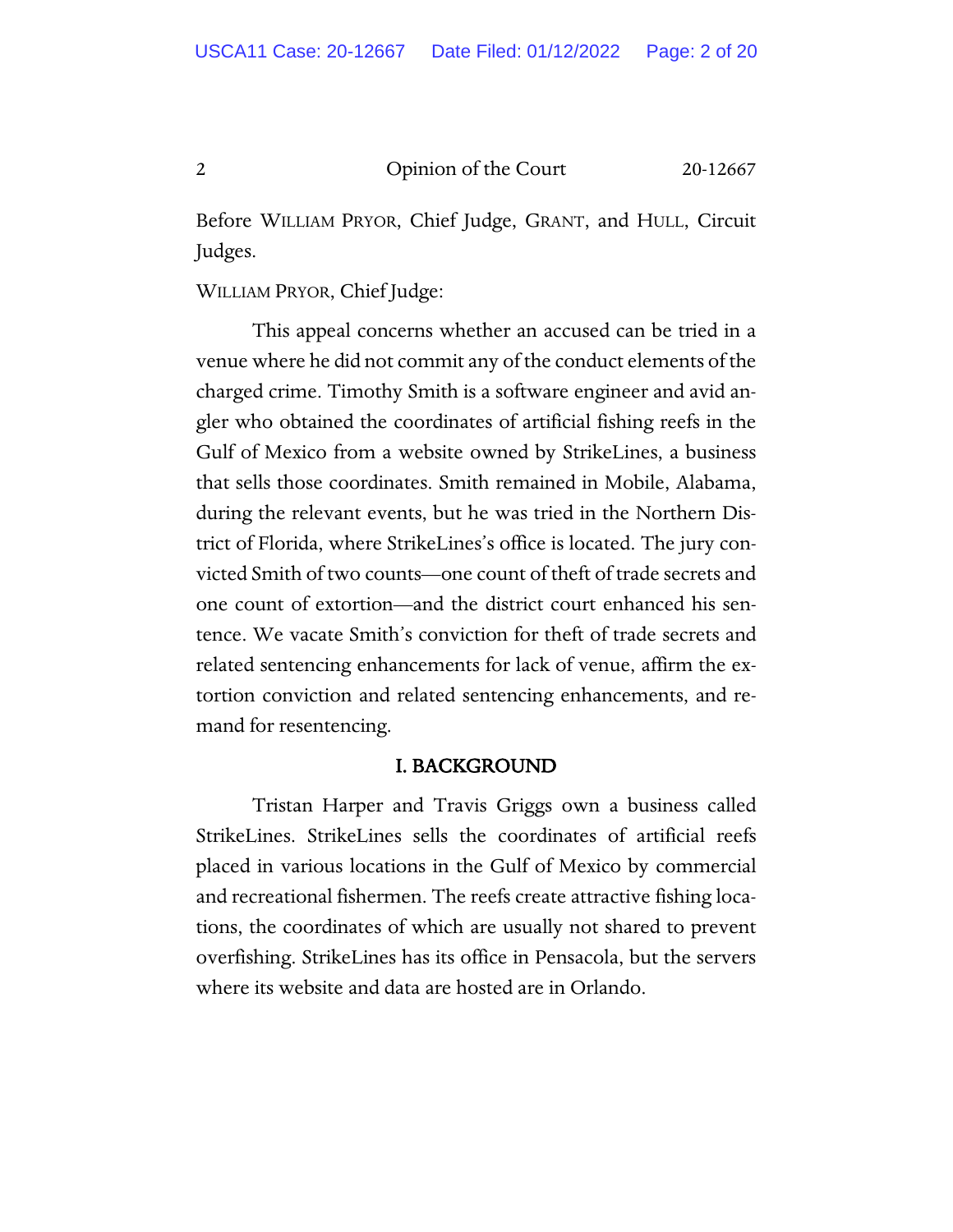StrikeLines obtains artificial-reef coordinates in two ways. First, StrikeLines harvests data from public records. About a quarter of the coordinates on StrikeLines's website come from public records, but Strikelines does not sell these coordinates. It offers the coordinates from public sources on its website for free. Second, StrikeLines obtains the coordinates for private reefs by launching boats equipped with sonar equipment from its base in Pensacola to trowel through the Gulf of Mexico and discover the reef locations. After processing the raw data collected by sonar, StrikeLines offers the private reef coordinates on its website, where each coordinate is sold only once, for between \$190 and \$199.

The defendant in this case, Timothy Smith, is a software engineer who lives in Mobile, Alabama. He fishes from 1,200 to 1,500 hours a year. He was prompted by a friend who is also an avid fisherman to look into StrikeLines, and he first visited the website in 2018.

When Smith visited the StrikeLines website, he used a web application called Fiddler, which allowed him to see the coordinates of private artificial reefs. Smith later accessed the coordinate data again after additional security measures had been installed.

Smith noticed a photograph of someone he knew on the StrikeLines website and contacted that acquaintance with the goal of being put into contact with the owners of StrikeLines. Smith succeeded, and a series of conversations between Smith and the owners of StrikeLines followed. Smith confirmed by telephone that he obtained the private reef coordinates that StrikeLines sells on its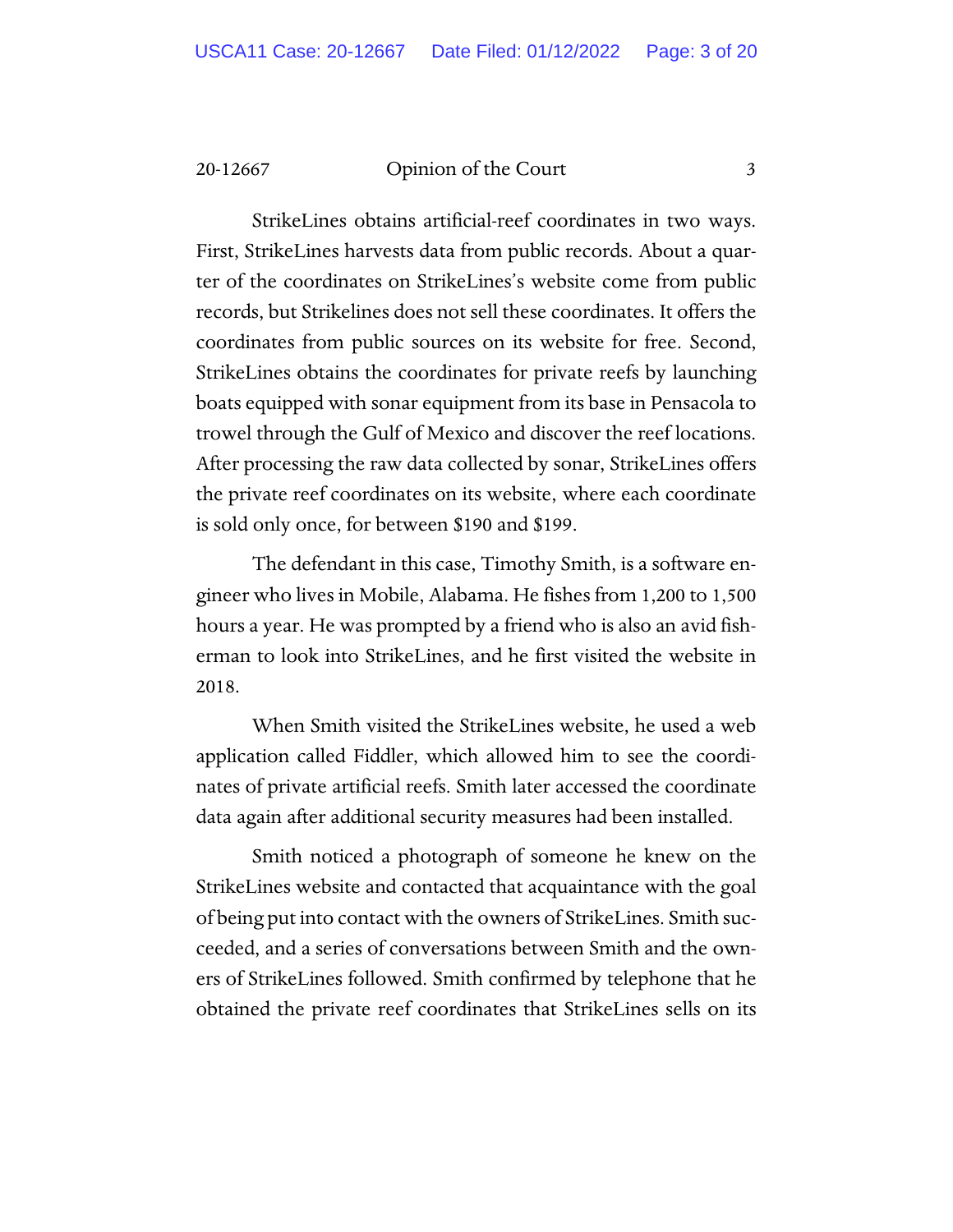website. Smith sent photographs of the data that he obtained to the owners of StrikeLines to confirm that he had accessed the reef coordinates. Smith refused to tell the owners of StrikeLines how he accessed the data.

 After learning that someone had access to their business data, Griggs and Harper contacted their web developer, Ralph Haynes. Haynes has a degree in computer science and has worked in web development for more than ten years, but he had never seen anyone access data in the way depicted in the screenshots from Smith. And in response to Griggs and Harper sharing what Smith had sent them, Haynes added extra layers of security to the Strike-Lines website.

Shortly after Haynes upgraded StrikeLines's security, several customers of StrikeLines informed the owners that Smith had posted on Facebook that he possessed all of StrikeLines's coordinates. In one post, Smith said that he "would like to give anyone who has paid to have [artificial reefs put out the opportunity] to look and see what reefs [StrikeLines] has for sale or has sold in the past" and that "[s]everal of [his] friends [had] dozens . . . of [artificial reef locations that were] for sale or [that had] been sold by [Strike-Lines]." And he told viewers of the post to "direct message" him. This post was on Smith's personal page, and similar posts were in a couple of group pages for people interested in fishing.

 Smith's posts and the customer complaints about them prompted Griggs to ask Smith by text message whether he could still access the data after Haynes upgraded the security. Smith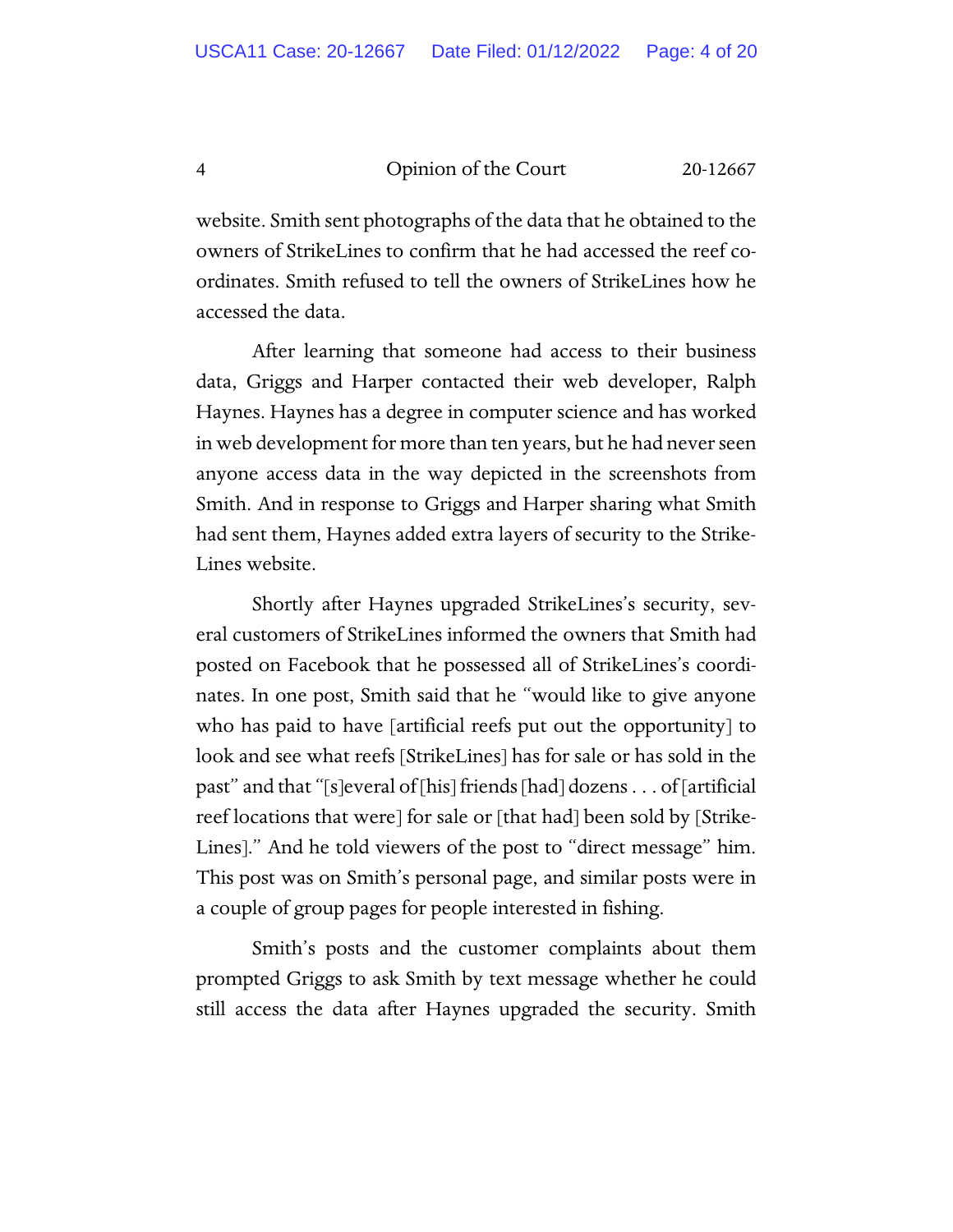responded that he could still access the data. But Smith refused to tell Griggs how he could do so and said that what Haynes had done with the security was "enough to deter 99.9 percent of users." Smith then sent another picture of the artificial reef coordinates and internal data he accessed.

 After communications about how the Facebook posts were "creating a lot of trouble" by "causing actual harm to [Strikelines's] reputation" and the owners' "livelihood," Smith told Griggs, "How about this, I'll delete the post, won't ever say anything else about it, even to those that have contacted me. I need help with one thing, though." Griggs replied, "What's that?" Smith said, "I need deep grouper numbers, div[e]able, 160 to 210. I'll also help you fix your problem free of charge. But me fixing your problem has to remain strictly between me and you, and I mean strictly." Griggs responded that if Smith deleted his Facebook posts that they might be able to talk about Smith's proposition. And Smith said, "I'll delete the post in good faith, but I'm not sure I'm really interested in side [coding] projects. I'm really just interested in deep grouper spots. I mean, I'll listen to what you've got, though. We have a deal?" Griggs and Smith exchanged more texts about the type of grouper spots that Smith wanted, and Griggs retired from the exchange for dinner.

 The next day, communications broke down, apparently because Griggs did not provide Smith with deep grouper coordinates. And because he did not receive the deep grouper numbers, Smith told Griggs that the "[p]osts are going back up." Griggs attempted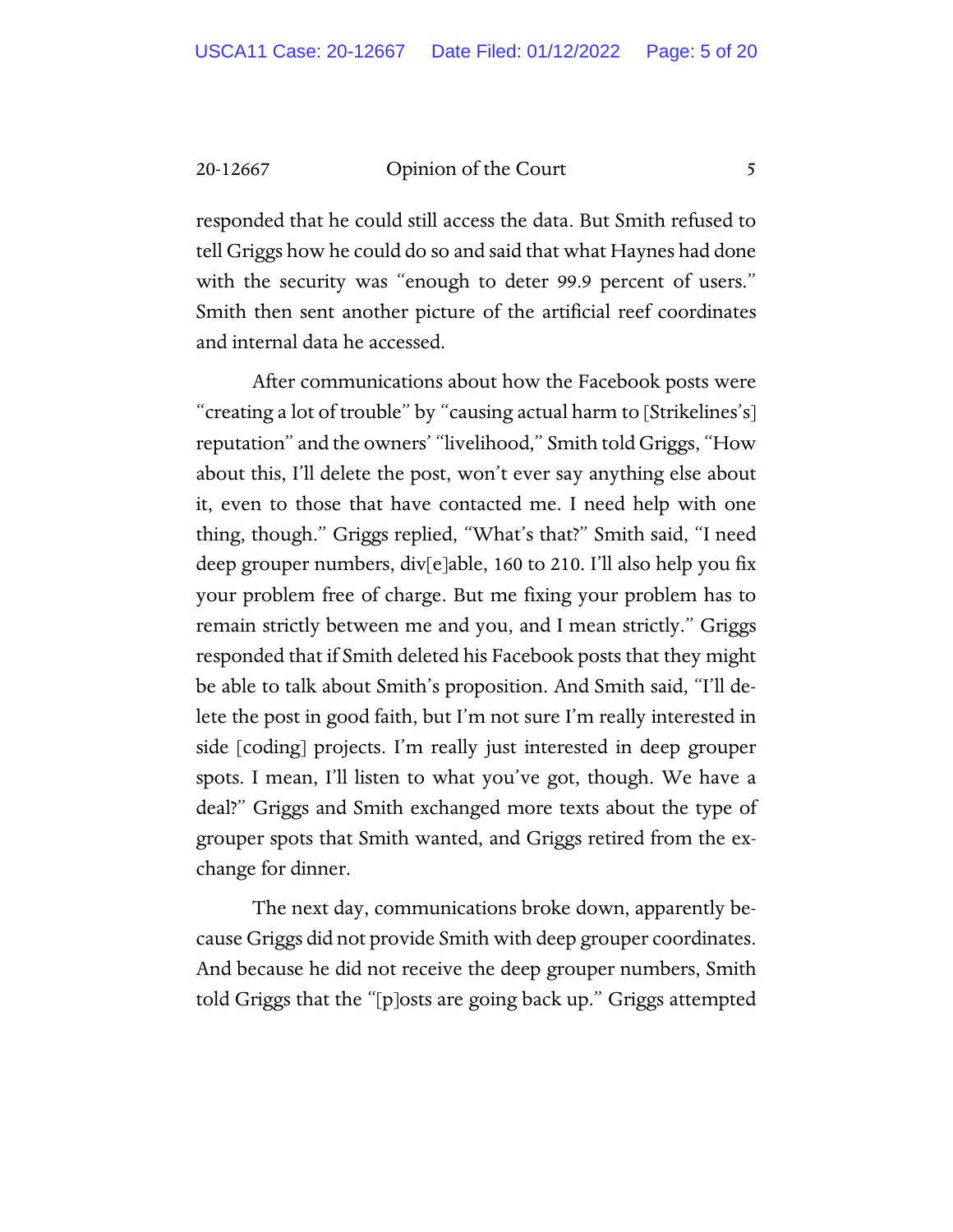to contact Smith again, but after it became clear that Smith would not cooperate, Griggs and Harper contacted law enforcement.

Officers executed a search warrant for Smith's home based on the StrikeLines website access logs evidencing that he had accessed the website over 4,500 times and Facebook records establishing that he sent pictures of the coordinates to his friends on Facebook Messenger. During the search, agents seized Smith's electronic equipment. And agents found StrikeLines's coordinates and other customer and sales data on Smith's devices.

During the search, an agent conducted an interview with Smith after advising him of his rights to remain silent and to counsel. See Miranda v. Arizona, 384 U.S. 436, 444 (1966). The agent testified that Smith said that he thought he knew "StrikeLines" was the reason why the agents were searching his home. Smith admitted that "he wrote a ten-line code to decrypt the information" from the StrikeLines website. Smith also admitted to the agent that he disagreed with StrikeLines's business, accessed the website after StrikeLines had its security upgraded, wrote the Facebook posts, sent the relevant messages, shared StrikeLines's coordinates, and "infiltrate[d]" the StrikeLines website.

 A federal grand jury indicted Smith on three counts in the Northern District of Florida. The first count was a violation of the Computer Fraud and Abuse Act, 18 U.S.C.  $\S$  1030(a)(2)(C),  $(c)(2)(B)(iii)$ , for knowingly and intentionally accessing a computer without authorization and for obtaining information with a value exceeding \$5,000 from a protected computer. The second count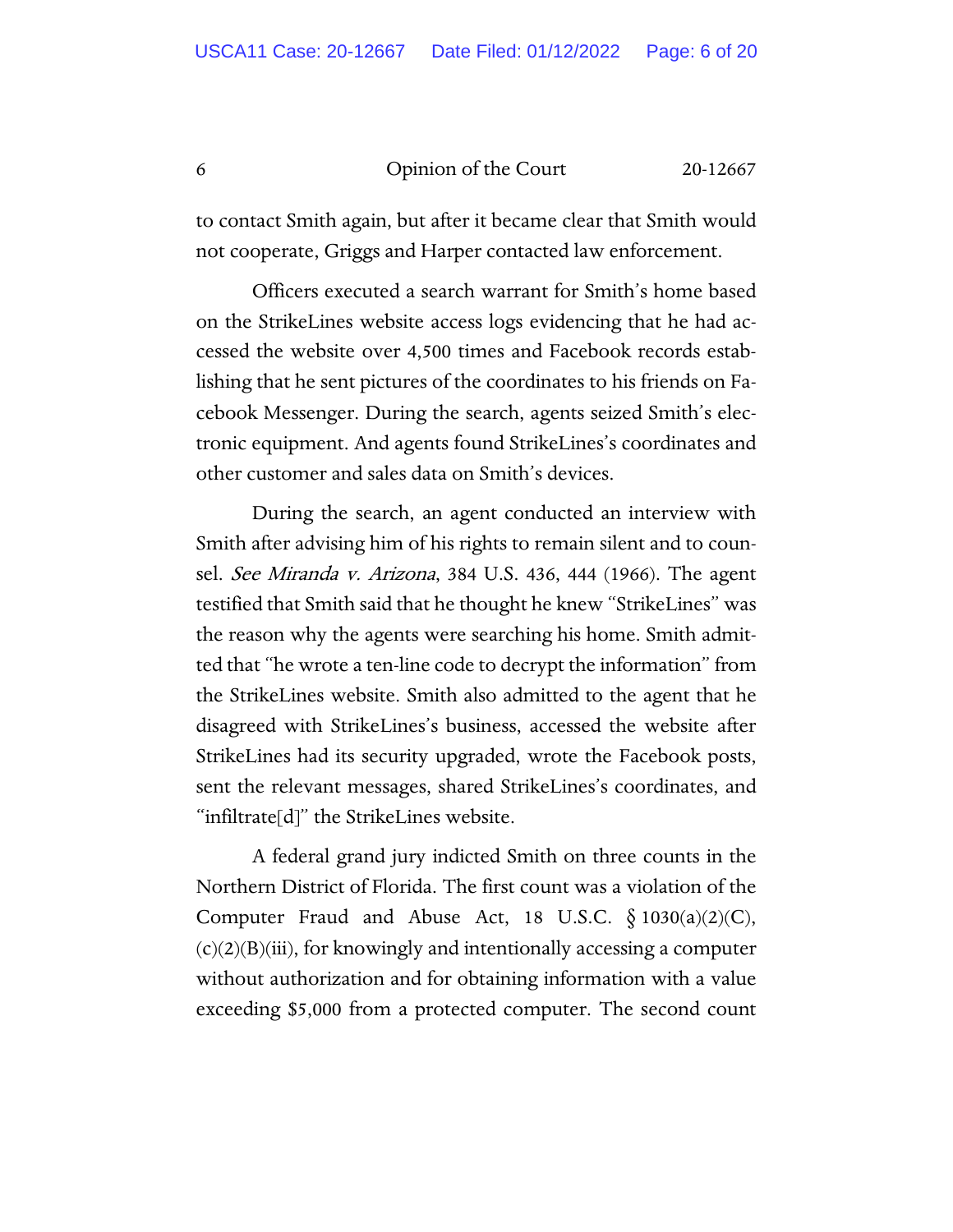was for theft of trade secrets. See id.  $\S$  1832(a)(1). The third count was for transmitting a threat through interstate commerce with intent to extort a thing of value. See id.  $\S 875(d)$ .

Before trial, Smith moved to dismiss all counts for lack of venue. In that motion, Smith stated that he was a resident of Mobile, which is in the Southern District of Alabama, and resided there during all the events relevant to the indictment. And he explained that, although StrikeLines was headquartered in Pensacola, which is in the Northern District of Florida, its servers, where the coordinate data was stored, were in Orlando, which is in the Middle District of Florida. He argued that venue was improper in the Northern District of Florida for the first two counts because all the prohibited conduct occurred in the Southern District of Alabama and the data that was accessed and obtained was in the Middle District of Florida. Smith also argued that "[b]ecause venue is not proper in the Northern District of Florida as to Counts One and Two, it would not be proper venue for Count Three."

 The United States responded that the motion was premature. In the alternative, the government raised the possibility that the effects of the crime on the victims in the Northern District of Florida were relevant for venue purposes. And the government suggested that the "substantial contacts" test for venue adopted by some courts would be enough to provide venue in this case. The district court agreed with the government that the motion was premature and denied it without prejudice.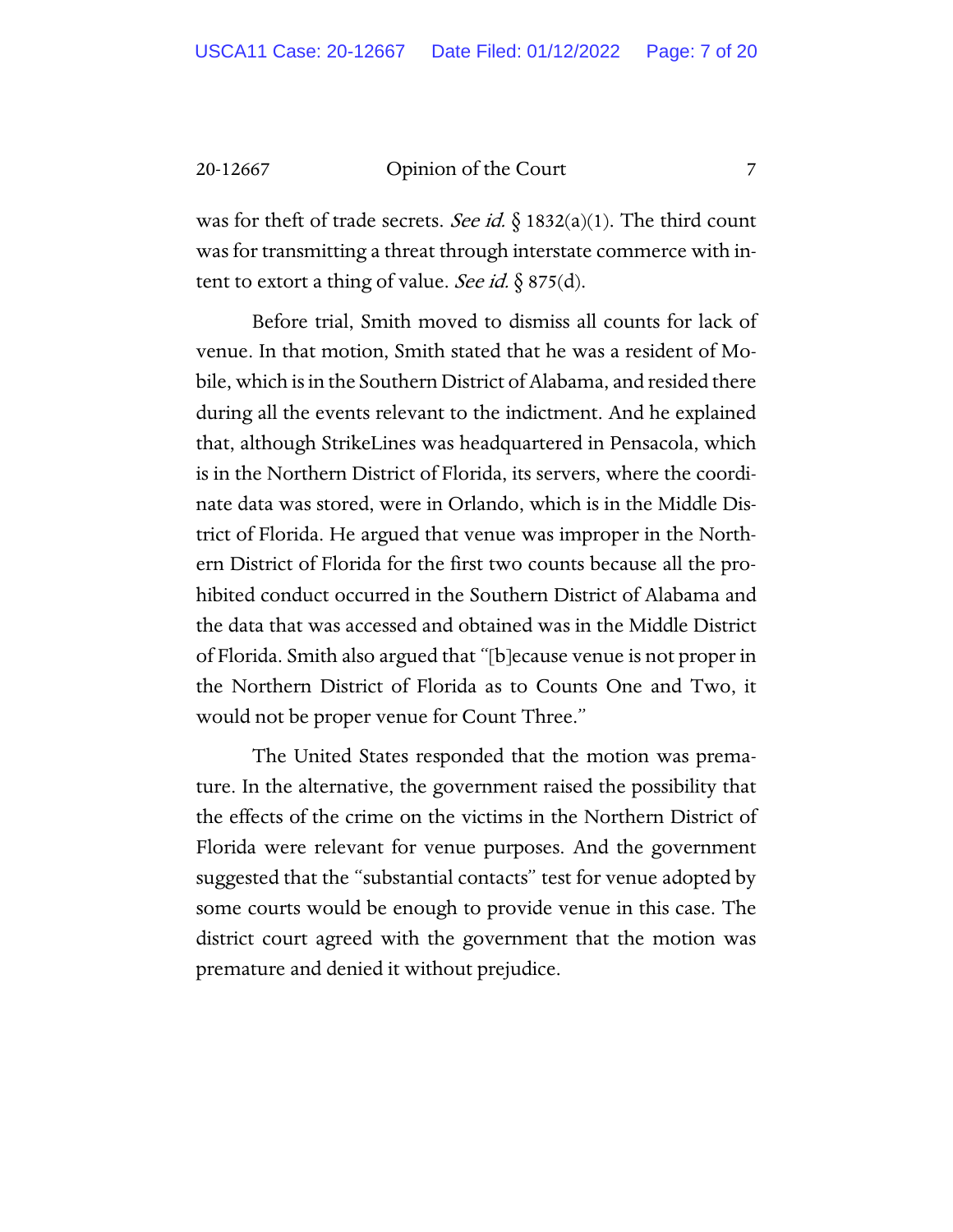The defense renewed its motion challenging venue at trial and challenged the sufficiency of the evidence. Smith argued that venue was improper as to the first two counts because there was no evidence that any essential conduct element occurred in the Northern District of Florida. And Smith argued that the evidence was insufficient to support a conviction on all counts.

The government responded by arguing that the evidence was sufficient on all counts and that venue was proper. The government argued that venue was proper on counts one and two because the stolen data was produced in the Northern District of Florida and later transmitted to Orlando, so the government asserted that the data was actually obtained by Smith from Pensacola. The government also argued that the effects on StrikeLines in Pensacola were relevant to venue for the purposes of count two.

The district court denied Smith's motion as to count three, the extortion count, but reserved a ruling on the other two counts. The district court submitted the case to the jury with instructions that the government bore the burden of proving venue by a preponderance of evidence. The jury returned a verdict of not guilty as to count one and guilty as to counts two and three.

The district court ordered supplemental briefing on the issue of venue for the second count. The parties renewed their arguments about venue, and Smith renewed his argument that venue was improper as to count three because it was improper as to count two.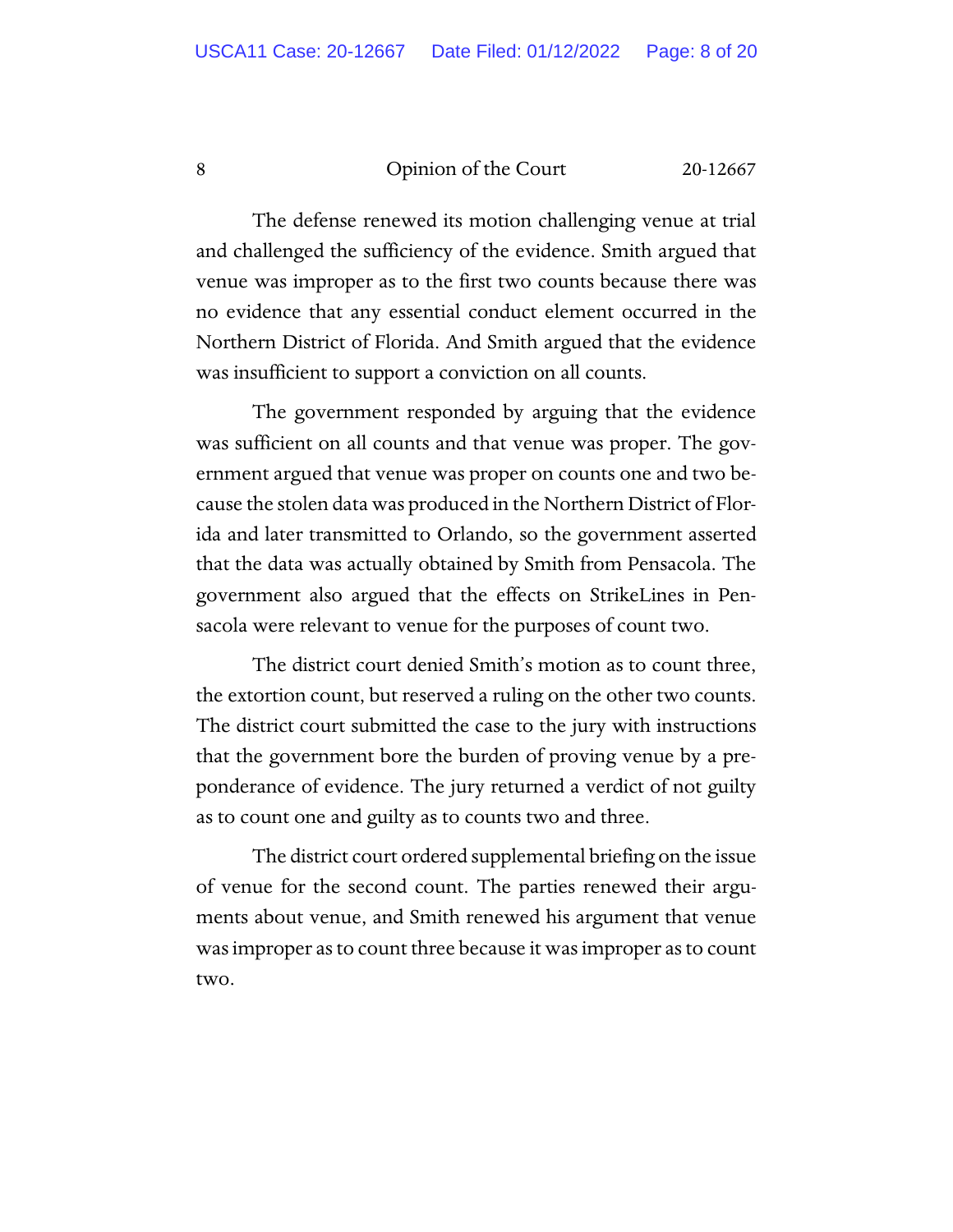The district court denied the defense's motion on the ground that "the essential conduct of theft or misappropriation is necessarily defined in terms of its effects, i.e., the owner's loss of the trade secret," and "venue is proper . . . where the owner . . . feels the loss of its trade secret." The district court also rejected the argument that improper venue on count two rendered venue improper on count three. Smith filed a post-judgment motion for acquittal on sufficiency of evidence grounds, and the district court also denied that motion.

In a presentence investigation report, a probation officer grouped the offenses and determined the base offense level was six. The officer recommended a six-level enhancement for use of sophisticated means. And the officer calculated an offense level of 12 and a guideline range of 10 to 16 months.

Both parties objected to the report. The government argued for a twelve-level enhancement for the amount of loss, a two-level enhancement for use of special skill, and a two-level enhancement for obstruction of justice based on Smith's materially false testimony. Smith objected to the loss calculation, the sophisticatedmeans enhancement, the special-skill enhancement, and the absence of a two-level reduction for acceptance of responsibility. The probation officer issued a new report that added a recommendation of a two-level enhancement for use of a special skill. The officer then calculated an offense level of 14 and a guideline range of 15 to 21 months.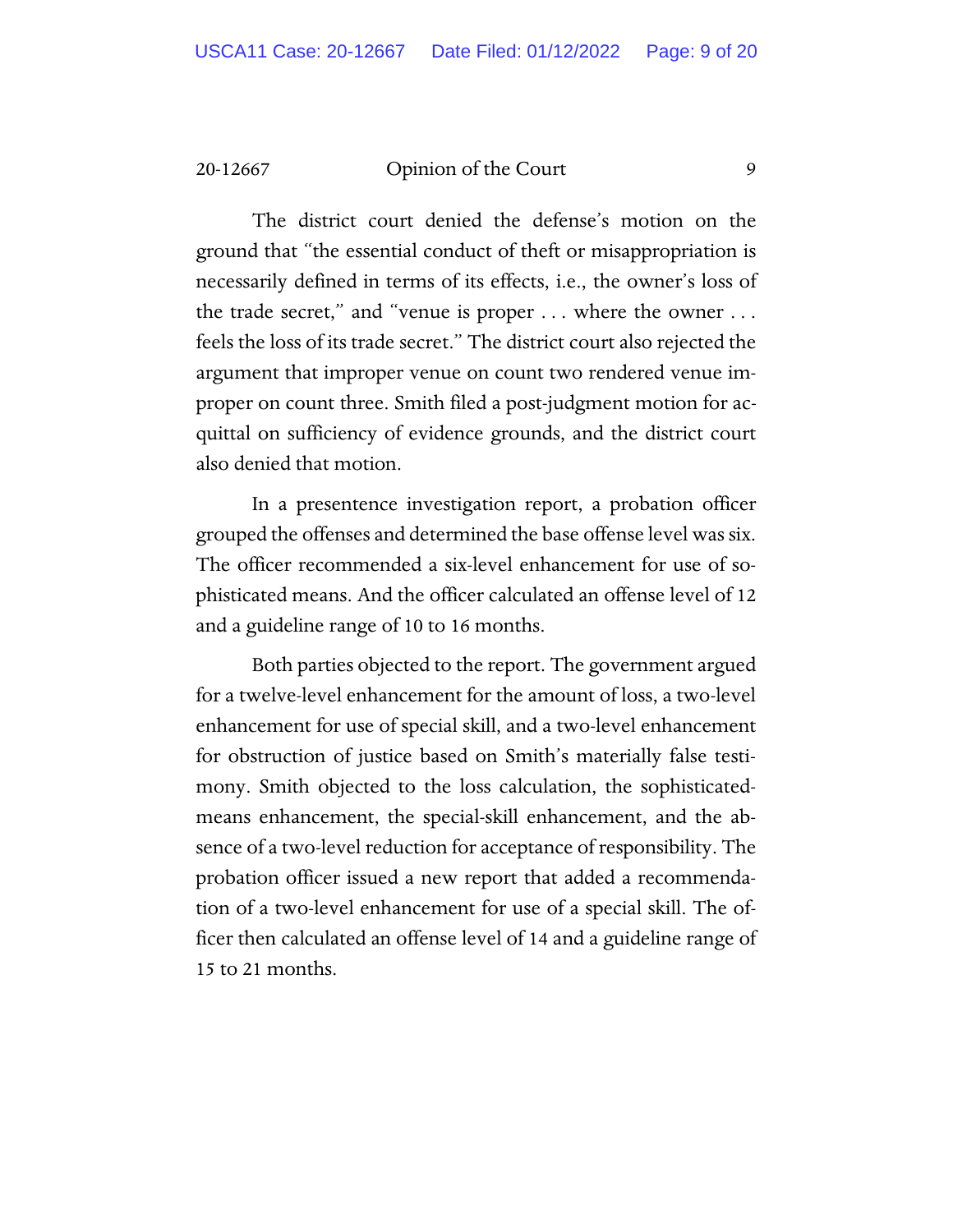The district court sustained some of the government's objections and overruled all of Smith's objections. The district court calculated StrikeLines's loss differently from the probation officer or either of the parties and determined that the loss resulted in an eight-level increase. The district court agreed with the government that Smith's testimony that his exchanges with the owners of StrikeLines were "negotiations" and were intended to "help" the owners of the website was materially false because the exchanges amounted to extortion, and it applied an enhancement for obstruction of justice because the testimony was materially false. The district court also overruled Smith's objection to the lack of an acceptance of responsibility reduction. Finally, the district court overruled Smith's objections to the sophisticated means and special skill enhancements, on the grounds that the code Smith wrote to obtain the coordinates was sophisticated and that he used special skills as a software engineer, and it rejected an argument that applying both was "double counting." The final offense level was 20 with a guideline range of 33 to 41 months. The district court departed downward and imposed a sentence of 18 months and one year of supervised release.

#### II. STANDARDS OF REVIEW

We review *de novo* a determination that the government established venue by a preponderance of the evidence. United States v. Bradley, 644 F.3d 1213, 1251 (11th Cir. 2011). We view evidence related to venue in the light most favorable to the government and make all reasonable inferences and credibility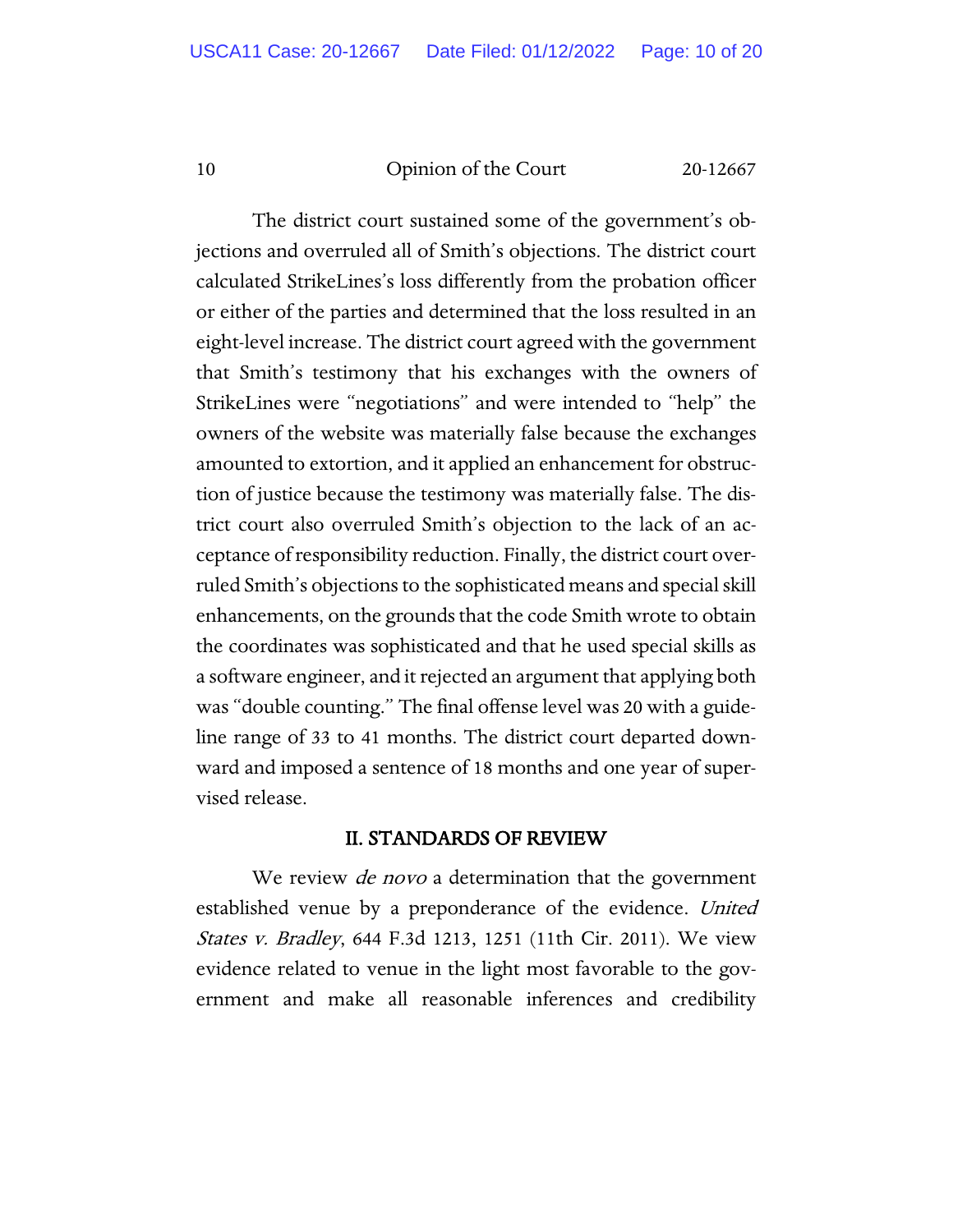determinations in favor of the verdict the jury returned. Id. We also review challenges to the sufficiency of evidence *de novo*, view the evidence in the light most favorable to the government, and draw all reasonable inferences and credibility determinations in favor or the verdict. United States v. Wilson, 788 F.3d 1298, 1308 (11th Cir. 2015). A jury's verdict cannot be overturned for insufficient evidence unless there is no reasonable construction of the evidence that could support a guilty verdict. Id. We review the district court's findings of fact at sentencing for clear error, but we review applications of the Sentencing Guidelines to those facts *de novo*. United States v. Bradberry, 466 F.3d 1249, 1253 (11th Cir. 2006). Denials of a sentencing reduction for acceptance of responsibility findings entitled to "great deference"—are reviewed for clear error. United States v. Knight, 562 F.3d 1314, 1322 (11th Cir. 2009) (internal quotation marks omitted).

#### III. DISCUSSION

We divide our discussion in three parts. First, we discuss why venue was improper for the theft-of-trade-secrets count and why that count must be vacated, and we explain that improper venue for that count does not require vacatur of the conviction for extortion. Second, we explain that there was sufficient evidence for a conviction on the extortion count. Third, we address the sentencing issues.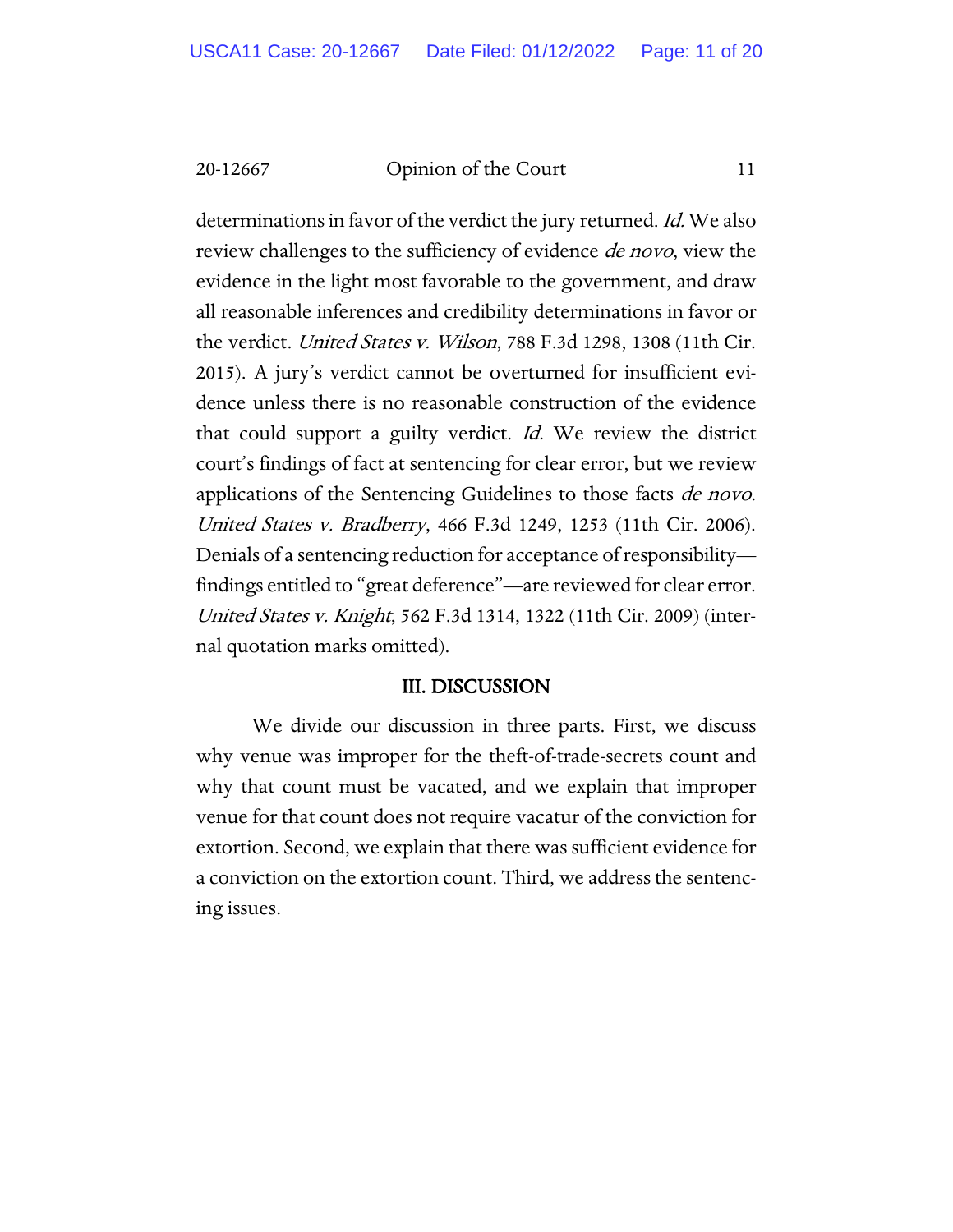### A. Venue Was Improper for the Theft-of-Trade-Secrets Count, But Proper for the Extortion Count

"The Constitution, the Sixth Amendment, and Rule 18 of the Federal Rules of Criminal Procedure guarantee defendants the right to be tried in the district in which the crime was committed." United States v. Little, 864 F.3d 1283, 1287 (11th Cir. 2017) (internal quotation marks omitted); see also U.S. CONST. art. III, § 2, cl.3; id. amend. VI; FED. R. CRIM. P. 18. Venue must be proved by a preponderance of the evidence. Little, 864 F.3d at 1287. Venue is proper at the *locus delicti*, which is determined by "the nature of the crime alleged and the location of the act or acts constituting it." United States v. Rodriguez-Moreno, 526 U.S. 275, 279 (1999) (internal quotation marks omitted); accord United States v. Cabrales, 524 U.S. 1, 6–7 (1998). "In performing this inquiry, a court must initially identify the conduct constituting the offense (the nature of the crime) and then discern the location of the commission of the criminal acts." Rodriguez-Moreno, 526 U.S. at 279.

Based on United States v. Rodriguez-Moreno, we perform a two-step venue inquiry. Id. First, we identify the essential conduct elements of the theft-of-trade-secrets count. See United States v. Bowens, 224 F.3d 302, 311 (4th Cir. 2000). Then, we "discern the location of the commission" of the essential conduct elements, which are the only relevant elements for venue, and determine whether the location of their commission is the same as the location of the trial. See Rodriguez-Moreno, 526 U.S. at 279. Here, they are not.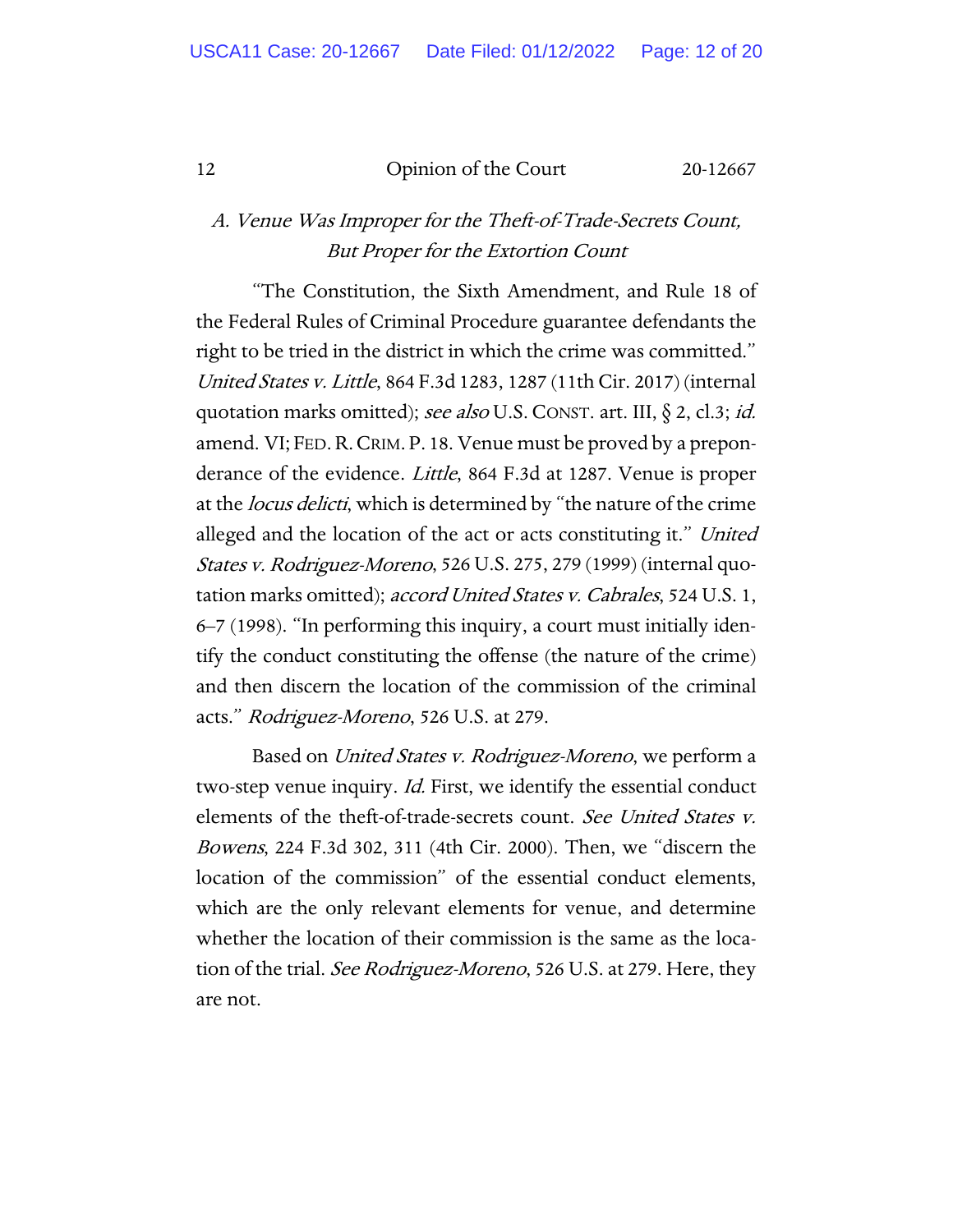Theft of trade secrets consists of five elements: first, the defendant must intend to convert proprietary information to the economic benefit of anyone other than the owner; second, the proprietary information must be a trade secret; third, the defendant must knowingly steal, take without authorization, or obtain by fraud or deception trade secret information; fourth, the defendant must intend or know that the offense would injure the owner of the trade secret; and finally, the trade secret must be related to a product that is in interstate or foreign commerce. See 18 U.S.C.  $\S$  1832(a). The first and fourth elements are mens rea elements irrelevant to venue. See Rodriguez-Moreno, 526 U.S. at 279. The second and final elements are not elements of the defendant's conduct. See id. at 280 n.4. The essential conduct element of the crime is that the defendant must steal, take without authorization, or obtain by fraud or deception trade-secret information, see 18 U.S.C. § 1832(a), so that conduct must have taken place in the same location as the trial. See Rodriguez-Moreno, 526 U.S. at 279; Cabrales, 524 U.S. at 6–7; *Bowens*, 224 F.3d at 311–12.

Smith was prosecuted for theft of trade secrets in the Northern District of Florida, but the parties agree that Smith remained in Mobile, which is in the Southern District of Alabama, during the commission of the crime. The parties also agree that the data was taken from servers located in the Middle District of Florida.

Although we need not decide whether venue would be proper in the Middle District of Florida, we can say that venue would be proper in the Southern District of Alabama, where Smith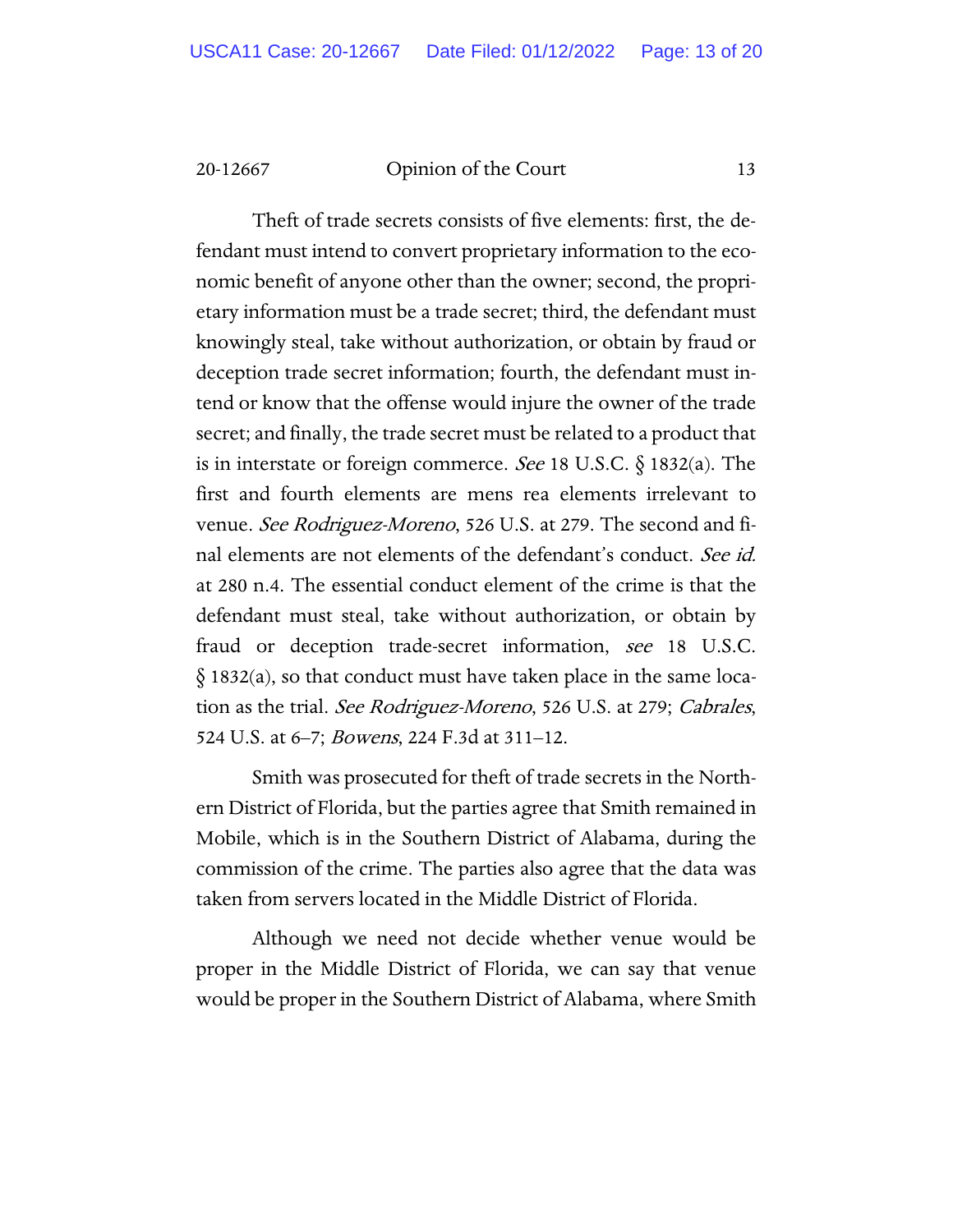was located when he took the trade secrets. But venue was not proper in the Northern District of Florida because Smith never committed any essential conduct in that location. See Rodriguez-Moreno, 526 U.S. at 279; *Cabrales*, 524 U.S. at 6–7.

The government argues that the effects of a crime are a permissible basis for venue. It relies on two pre-*Rodriguez-Moreno* decisions of this Court that considered the location of the effects of a crime in a venue analysis, and it relies on Hobbs Act prosecutions from other circuits, which likewise considered the location of the effects of the crime.

Our precedents are distinguishable. They involve a failure to pay child support, United States v. Muench, 153 F.3d 1298, 1300 (11th Cir. 1998), and obstruction of justice, United States v. Barham, 666 F.2d 521, 523 (11th Cir. 1982). Both of those offenses contained an essential element of the crime that we understood to be defined in terms of the effects of the act. Barham, 666 F.2d at 524 (holding that the location of the effects of the crime is proper venue because "[t]he very nature of the crime is affecting, or endeavoring to affect, the due administration of justice; the activities prohibited under the statute are those intended to influence the administration of justice where the affected judicial proceeding is being held or has been held" (internal quotation marks omitted)); see also Muench, 153 F.3d at 1304 (holding that venue was proper in a district where the effects of a violation of the Child Support Recovery Act were felt because the "offense . . . was completed when [the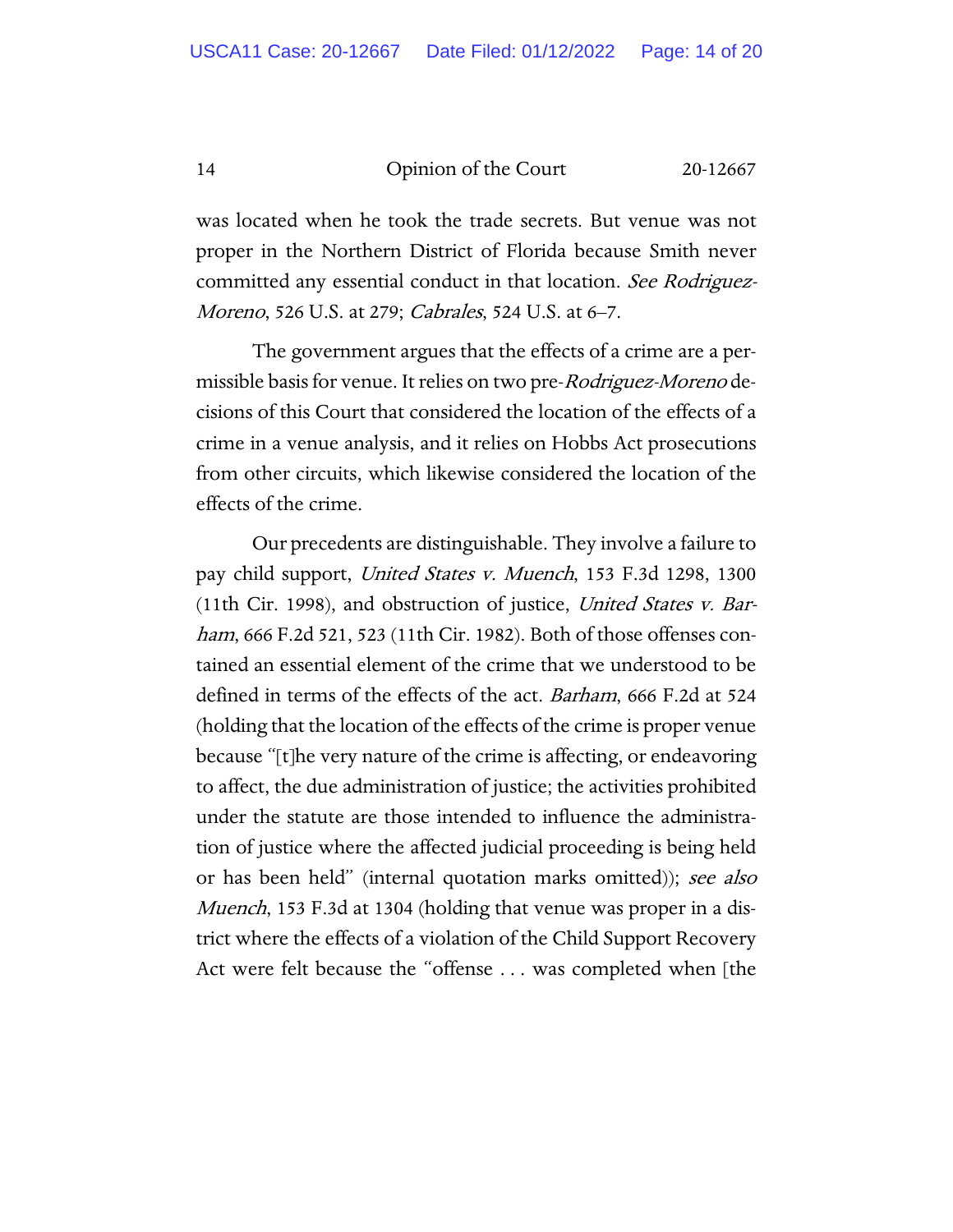defendant's] children in [that district] failed to receive their past due support").

The Hobbs Act prosecutions are also distinguishable. As one of our sister circuits explained, although the decisions in Rodriguez-Moreno and United States v. Cabrales "require us to determine venue solely by reference to the essential conduct elements of the crime," those decisions "have [not] altered the well-established rule that Congress may, consistent with [the Constitution], define the essential conduct elements of a criminal offense in terms of their effects, thus providing venue where those effects are felt." Bowens, 224 F.3d at 311, 312. For the Hobbs Act, Congress defined the essential conduct element in terms of its effects on commerce. 18 U.S.C. § 1951; Bowens, 224 F.3d at 313 (citing the Hobbs Act as a statute that defines an essential conduct element in terms of its effects); see also United States v. Auernheimer, 748 F.3d 525, 537 (3d Cir. 2014) ("[I]n a prosecution for Hobbs Act robbery, venue may be proper in any district where commerce is affected because the terms of the act themselves forbid affecting commerce.");  $cf.$ Barham, 666 F.2d at 524 (holding that venue was proper in an obstruction of justice prosecution where justice was obstructed because "the activities prohibited under the statute are those intended to influence the administration of justice where the affected judicial proceeding is being held or has been held" (internal quotation marks omitted)).

The theft-of-trade-secrets statute does not define any essential conduct element of the offense in terms of its effects on the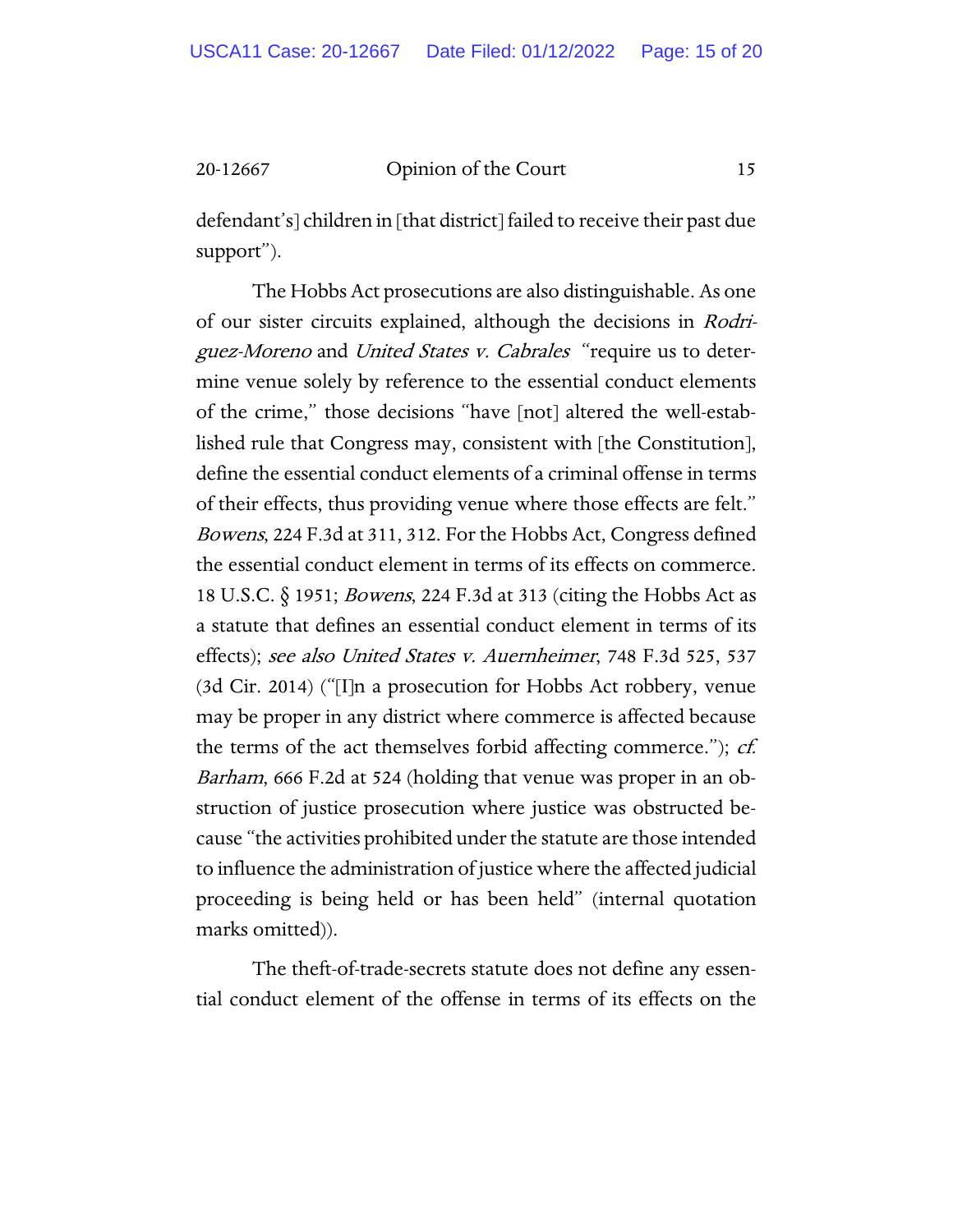owner of the trade secret. As Smith correctly argues, "[a] plain reading of the statute reveals that there is no requirement" that "the owner of the trade secret realize[] a loss." See 18 U.S.C.  $§$  1832(a)(1). The government responds that inherent in a theft is interference with the possessory interest of the owner, and so the essential conduct element is defined in terms of its effects. But the mere presence of an implied victim of a theft does not create an inference that Congress "define[d] the essential conduct element[] ... in terms of [its] effects." See Bowens, 224 F.3d at 311 n.4, 313.

The government also argues that it is permitted to prosecute an offense "involving . . . transportation in interstate or foreign commerce . . . in any district from, through, or into which such commerce ... moves." 18 U.S.C.  $\S$  3237(a). But the government does not dispute that when Smith took the coordinates from the servers in Orlando he received possession of them in Mobile. The government points to no evidence that the trade secrets were taken from or transported through the Northern District of Florida, and the government offers no authority for the idea that the location where the trade secrets were created is relevant to venue under section 3237(a).

Venue was improper in the Northern District of Florida. The remedy for improper venue is vacatur of the conviction, not acquittal or dismissal with prejudice. See, e.g., United States v. Davis, 666 F.2d 195, 202 (5th Cir. Unit B 1982). The Double Jeopardy clause is not implicated by a retrial in a proper venue after we vacate a conviction for improper venue. Haney v. Burgess, 799 F.2d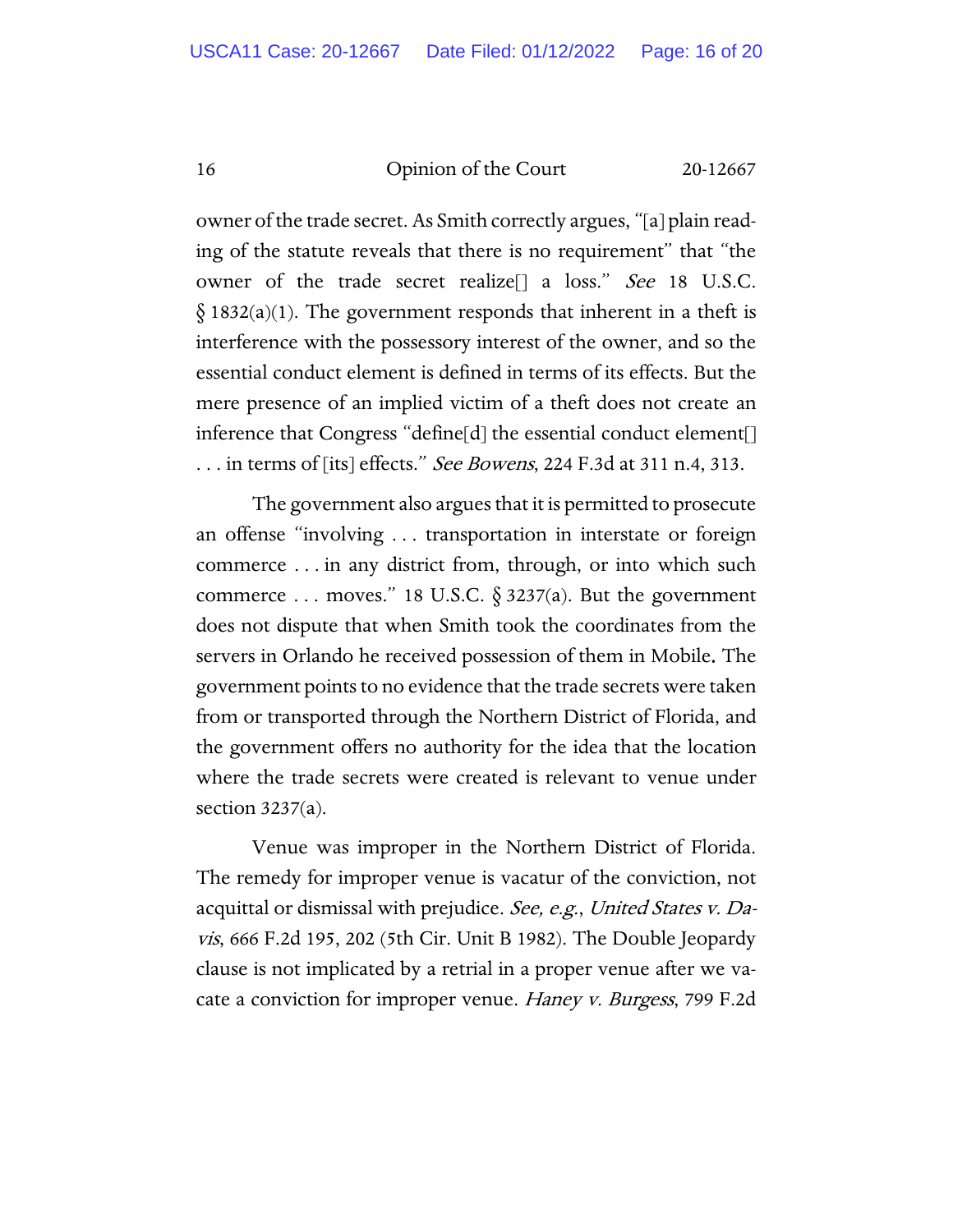661, 664 (11th Cir. 1986). Because we vacate Smith's conviction on count two for lack of venue, we express no opinion on whether there was sufficient evidence to support the conviction. See Davis, 666 F.2d at 201.

Smith argues that lack of proper venue on the theft-of-tradesecrets count is a structural error that requires his extortion conviction to be vacated, but we disagree. The only decision cited by Smith that addresses the effect of finding improper venue for one count on another count is United States v. Schlei, 122 F.3d 944 (11th Cir. 1997). And that decision supports the opposite conclusion that Smith urges us to reach. In *Schlei*, we vacated a conviction on one count because the indictment on that count alleged two separate criminal transactions, one of which was tried in an improper venue, a fact undisputed by the parties. Id. at 977, 979–80. Despite vacating a conviction due to lack of venue on one count, we said that the district court could reenter a judgment of conviction on a separate count that was vacated on other grounds. Id. at 997. Indeed, our precedent allows vacatur of a conviction on one count due to improper venue and affirmance of a conviction on another count. See Davis, 666 F.2d at 202.

## B. The Evidence Is Sufficient to Support the Extortion Conviction.

Smith also challenges the sufficiency of the evidence to sustain his conviction for extortion. A jury's verdict cannot be overturned for insufficient evidence unless there is *no* reasonable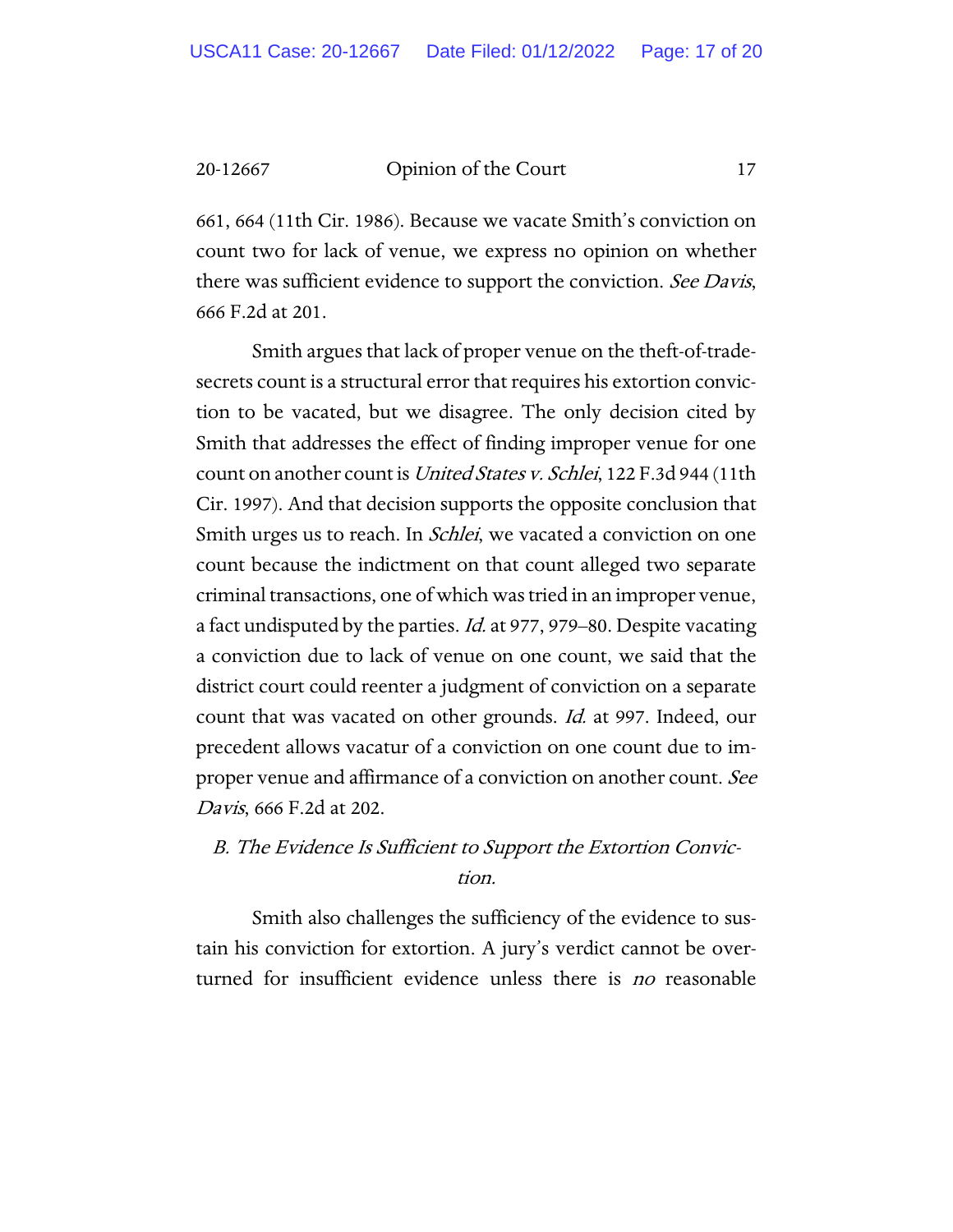construction of the evidence that could support a guilty verdict. Wilson, 788 F.3d at 1308. Smith cannot satisfy that burden.

The jury had sufficient evidence to support the guilty verdict based on the Facebook posts and the text messages that Smith exchanged with Griggs. In those text messages, Griggs told Smith that his Facebook posts regarding the StrikeLines coordinates were "creating a lot of trouble" and "causing actual harm to [his] reputation and . . . livelihood." In response, Smith said that he would take down the posts and then asked for deep grouper numbers. And when he did not receive deep grouper numbers the next day, Smith said the "[p]osts [were] going back up." The jury was entitled to construe this evidence as supporting a conviction because deep grouper numbers are "thing[s] of value." See 18 U.S.C. § 875(d). Smith's text that the "[p]osts," which he knew "caus[ed] actual harm to [Griggs's] reputation and . . . livelihood," were "going back up" was "transmit[ted] in interstate . . . commerce" and can be construed as a threat to "injure the . . . reputation" of Griggs "with intent to extort" from Griggs the grouper numbers. See id.

C. The Sentencing Enhancements Related to Count Two Must Be Vacated, but the District Court Did Not Err in Applying the Obstruction-of-Justice Enhancement or Denying the Reduction for Acceptance of Guilt.

Finally, Smith challenges all his sentencing enhancements and the denial of a reduction for acceptance of guilt. Because the district court based its calculation of loss enhancement on the loss caused by the now-vacated conviction for theft of trade secrets, we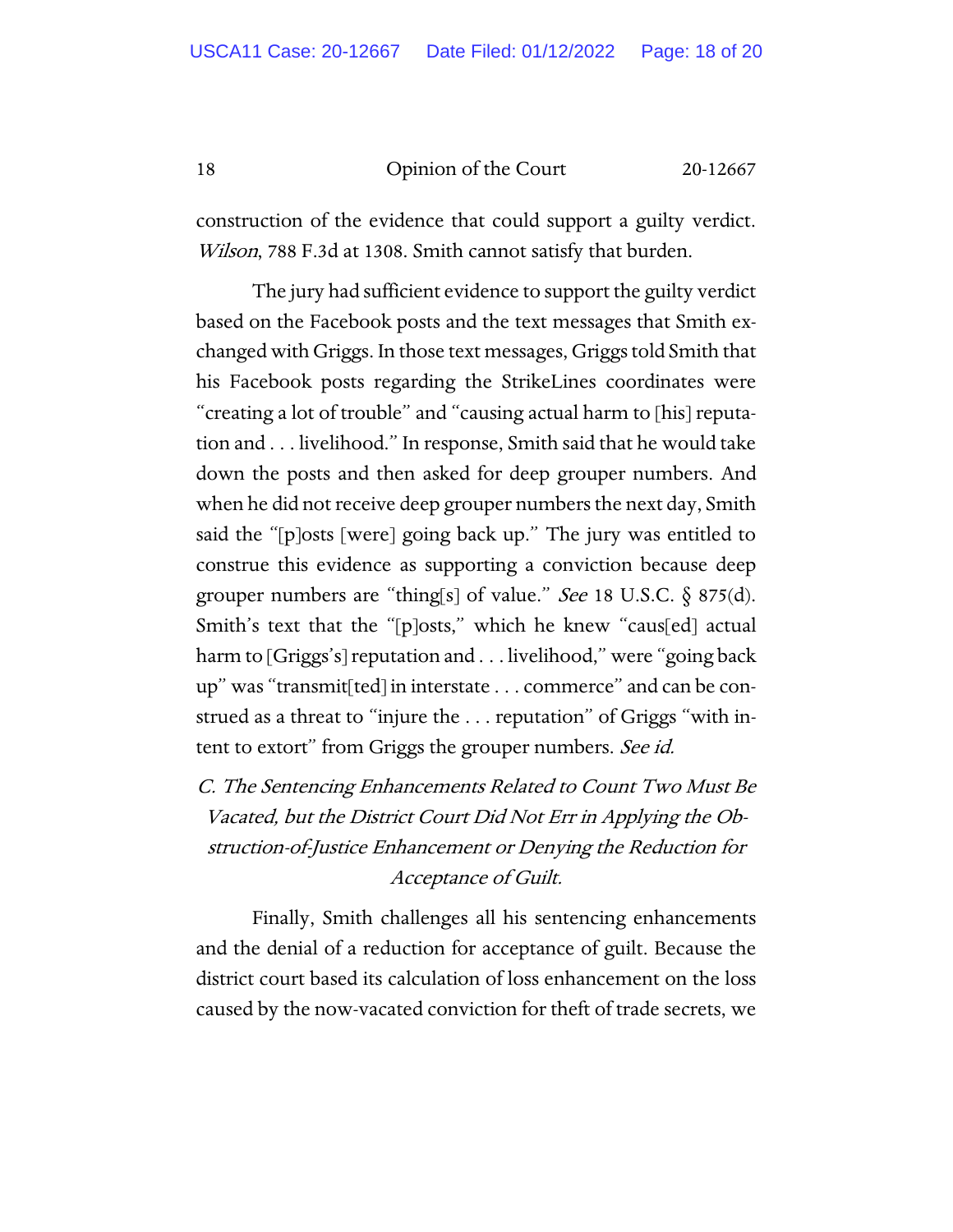vacate that enhancement. We likewise vacate the enhancements imposed by the district court for use of sophisticated means and special skill because both of those enhancements were based on how Smith committed the now-vacated theft-of-trade-secrets offense.

Smith's argument that he should not have received the enhancement for obstruction of justice fails. The district court found that Smith gave false testimony. That finding was not clearly erroneous because it was supported by Smith's testimony that his exchanges with Griggs were a "negotiation" and not extortion. See, e.g., United States v. Singh, 291 F.3d 756, 763 (11th Cir. 2002) (explaining that the district court is "accord[ed] great deference" on obstruction-of-justice enhancement determinations (internal quotation marks omitted)). And "false testimony concerning a material matter with the willful intent to provide false testimony" is sufficient to support an obstruction-of-justice enhancement. United States v. Duperval, 777 F.3d 1324, 1337 (11th Cir. 2015) (internal quotation marks omitted).

Smith's argument that his sentence should have been reduced for acceptance of responsibility also fails. Smith does not make any affirmative argument that he accepted responsibility for his crime either before this Court or the district court. Denials of a sentencing reduction for acceptance of responsibility are findings reviewed for clear error and entitled to "great deference." *Knight*, 562 F.3d at 1322 (internal quotation marks omitted). The finding that Smith never accepted responsibility for the extortion count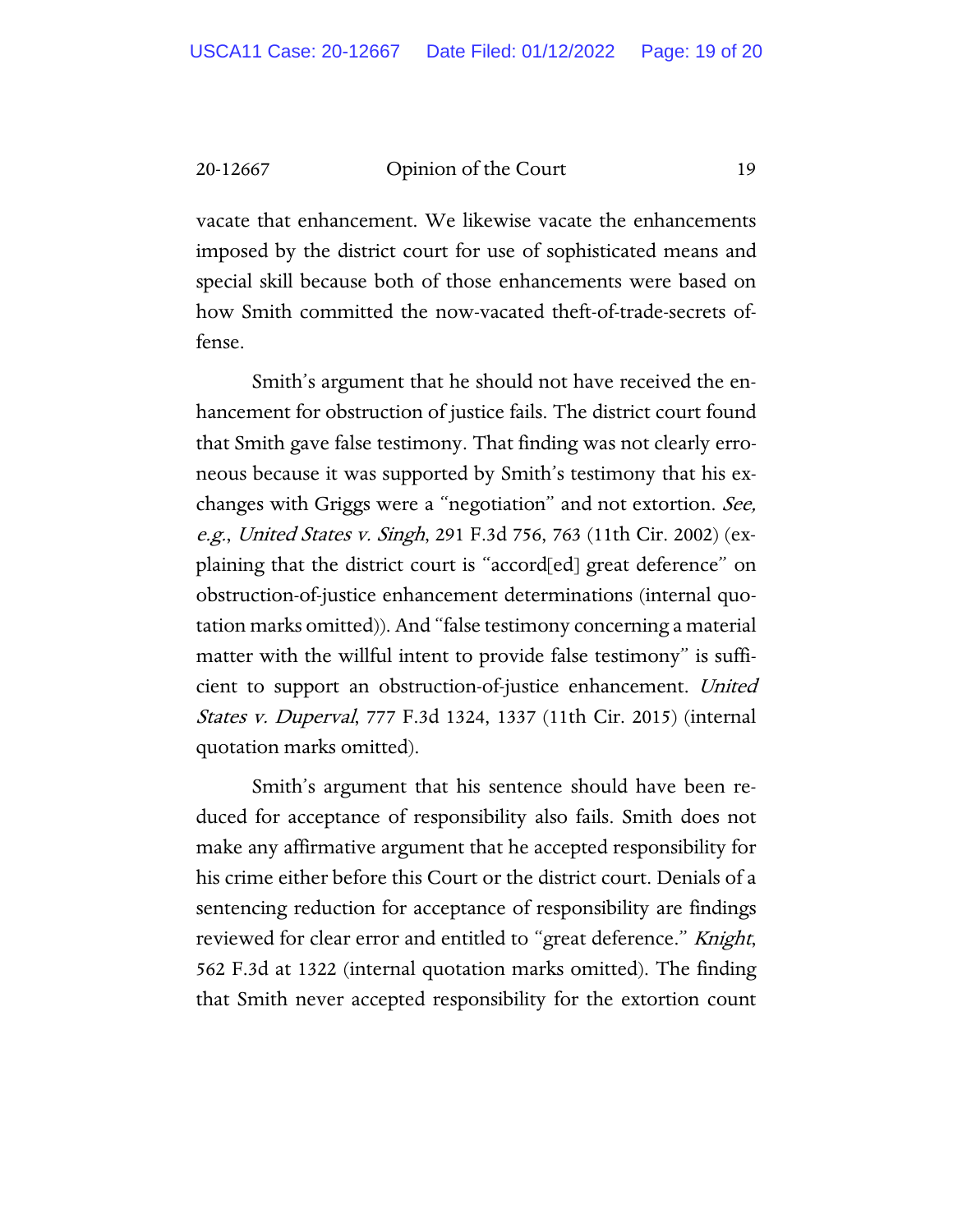was not clearly erroneous. We affirm both the denial of an acceptance of responsibility reduction and the enhancement for obstruction of justice, and we remand to the district court for resentencing only on count three.

#### IV. CONCLUSION

We VACATE Smith's conviction on count two and his sentence enhancements for sophisticated means, special skills, and calculated loss. We AFFIRM Smith's conviction on count three, the sentence enhancement for obstruction of justice, and the denial of a sentence reduction for acceptance of responsibility. And we REMAND for resentencing based only on count three.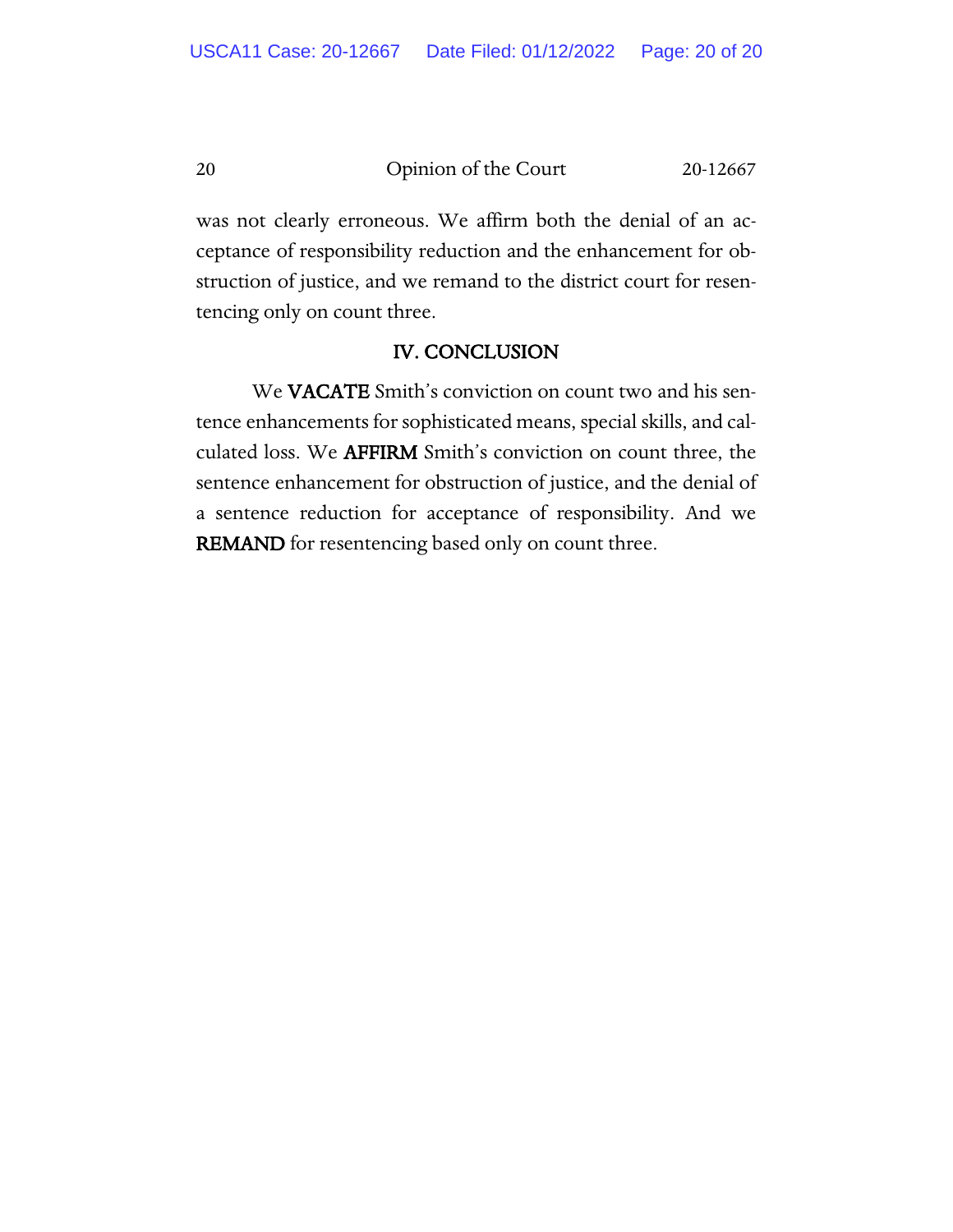#### **UNITED STATES COURT OF APPEALS FOR THE ELEVENTH CIRCUIT**

ELBERT PARR TUTTLE COURT OF APPEALS BUILDING 56 Forsyth Street, N.W. Atlanta, Georgia 30303

David J. Smith Clerk of Court For rules and forms visit [www.ca11.uscourts.gov](http://www.ca11.uscourts.gov/)

January 12, 2022

#### MEMORANDUM TO COUNSEL OR PARTIES

Appeal Number: 20-12667-BB Case Style: USA v. Timothy Smith District Court Docket No: 3:19-cr-00032-MCR-1

Electronic Filing

All counsel must file documents electronically using the Electronic Case Files ("ECF") system, unless exempted for good cause. Non-incarcerated pro se parties are permitted to use the ECF system by registering for an account at [www.pacer.gov.](https://pacer.uscourts.gov/) Information and training materials related to electronic filing are available on the Court's website. Enclosed is a copy of the court's decision filed today in this appeal. Judgment has this day been entered pursuant to FRAP 36. The court's mandate will issue at a later date in accordance with FRAP 41(b).

The time for filing a petition for rehearing is governed by 11th Cir. R. 40-3, and the time for filing a petition for rehearing en banc is governed by 11th Cir. R. 35-2. Except as otherwise provided by FRAP 25(a) for inmate filings, a petition for rehearing or for rehearing en banc is timely only if received in the clerk's office within the time specified in the rules. Costs are governed by FRAP 39 and 11th Cir.R. 39-1. The timing, format, and content of a motion for attorney's fees and an objection thereto is governed by 11th Cir. R. 39-2 and 39-3.

Please note that a petition for rehearing en banc must include in the Certificate of Interested Persons a complete list of all persons and entities listed on all certificates previously filed by any party in the appeal. See 11th Cir. R. 26.1-1. In addition, a copy of the opinion sought to be reheard must be included in any petition for rehearing or petition for rehearing en banc. See 11th Cir. R. 35-5(k) and 40-1 .

Counsel appointed under the Criminal Justice Act (CJA) must submit a voucher claiming compensation for time spent on the appeal no later than 60 days after either issuance of mandate or filing with the U.S. Supreme Court of a petition for writ of certiorari (whichever is later) via the eVoucher system. Please contact the CJA Team at (404) 335-6167 or cja\_evoucher@ca11.uscourts.gov for questions regarding CJA vouchers or the eVoucher system.

For questions concerning the issuance of the decision of this court, please call the number referenced in the signature block below. For all other questions, please call Tonya L.